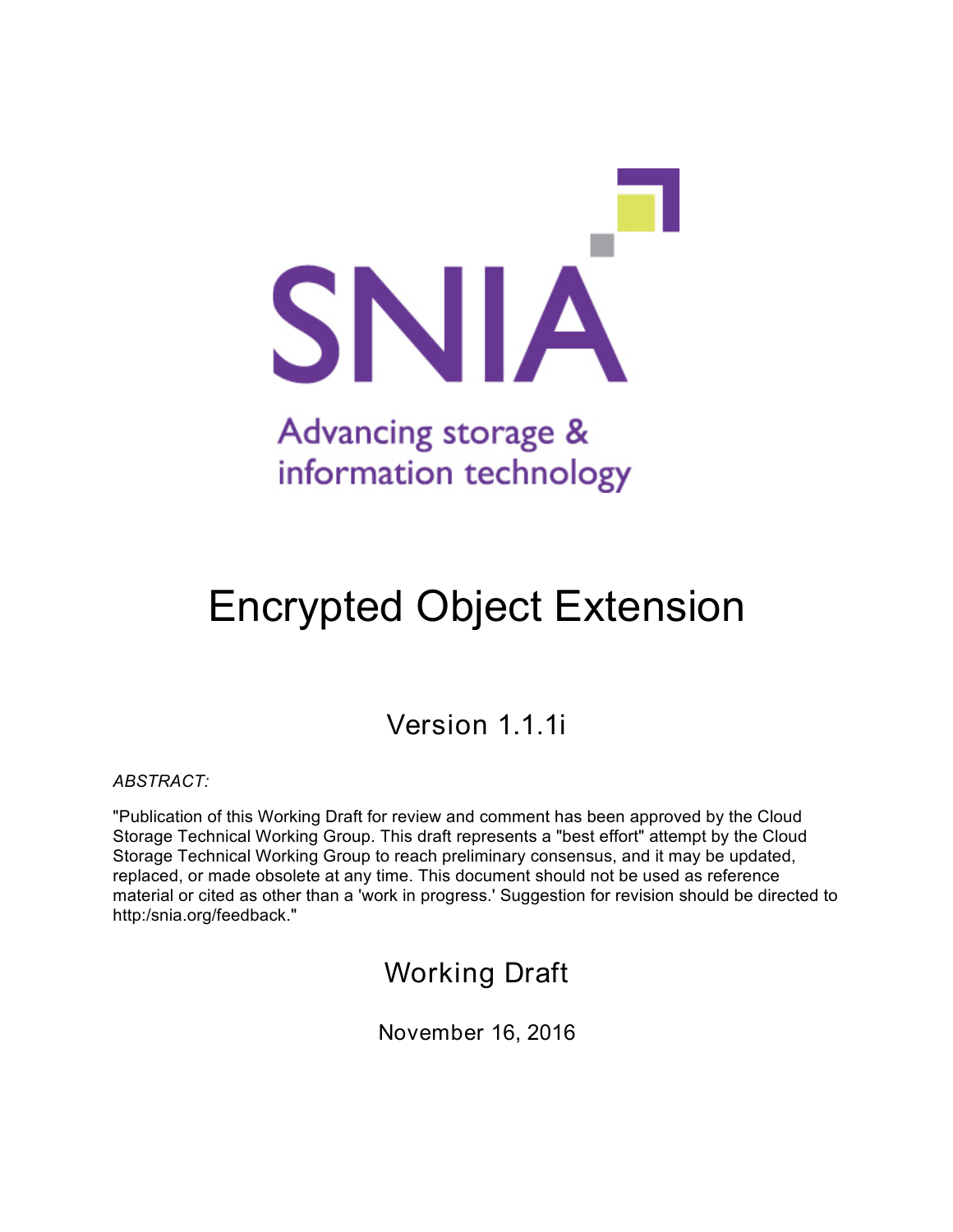### USAGE

The SNIA hereby grants permission for individuals to use this document for personal use only, and for corporations and other business entities to use this document for internal use only (including internal copying, distribution, and display) provided that:

Any text, diagram, chart, table or definition reproduced shall be reproduced in its entirety with no alteration, and,

Any document, printed or electronic, in which material from this document (or any portion hereof) is reproduced shall acknowledge the SNIA copyright on that material, and shall credit the SNIA for granting permission for its reuse.

Other than as explicitly provided above, you may not make any commercial use of this document, sell any or this entire document, or distribute this document to third parties. All rights not explicitly granted are expressly reserved to SNIA.

Permission to use this document for purposes other than those enumerated above may be requested by e-mailing tcmd@snia.org. Please include the identity of the requesting individual and/or company and a brief description of the purpose, nature, and scope of the requested use.

All code fragments, scripts, data tables, and sample code in this SNIA document are made available under the following license:

BSD 3-Clause Software License

Copyright © 2016, The Storage Networking Industry Association.

Redistribution and use in source and binary forms, with or without modification, are permitted provided that the following conditions are met:

Redistributions of source code must retain the above copyright notice, this list of conditions and the following disclaimer.

Redistributions in binary form must reproduce the above copyright notice, this list of conditions and the following disclaimer in the documentation and/or other materials provided with the distribution.

Neither the name of The Storage Networking Industry Association (SNIA) nor the names of its contributors may be used to endorse or promote products derived from this software without specific prior written permission.

THIS SOFTWARE IS PROVIDED BY THE COPYRIGHT HOLDERS AND CONTRIBUTORS "AS IS" AND ANY EXPRESS OR IMPLIED WARRANTIES, INCLUDING, BUT NOT LIMITED TO, THE IMPLIED WARRANTIES OF MERCHANTABILITY AND FITNESS FOR A PARTICULAR PURPOSE ARE DISCLAIMED. IN NO EVENT SHALL THE COPYRIGHT OWNER OR CONTRIBUTORS BE LIABLE FOR ANY DIRECT, INDIRECT, INCIDENTAL, SPECIAL, EXEMPLARY, OR CONSEQUENTIAL DAMAGES (INCLUDING, BUT NOT LIMITED TO, PROCUREMENT OF SUBSTITUTE GOODS OR SERVICES; LOSS OF USE, DATA, OR PROFITS; OR BUSINESS INTERRUPTION) HOWEVER CAUSED AND ON ANY THEORY OF LIABILITY, WHETHER IN CONTRACT, STRICT LIABILITY, OR TORT (INCLUDING NEGLIGENCE OR OTHERWISE) ARISING IN ANY WAY OUT OF THE USE OF THIS SOFTWARE, EVEN IF ADVISED OF THE POSSIBILITY OF SUCH DAMAGE.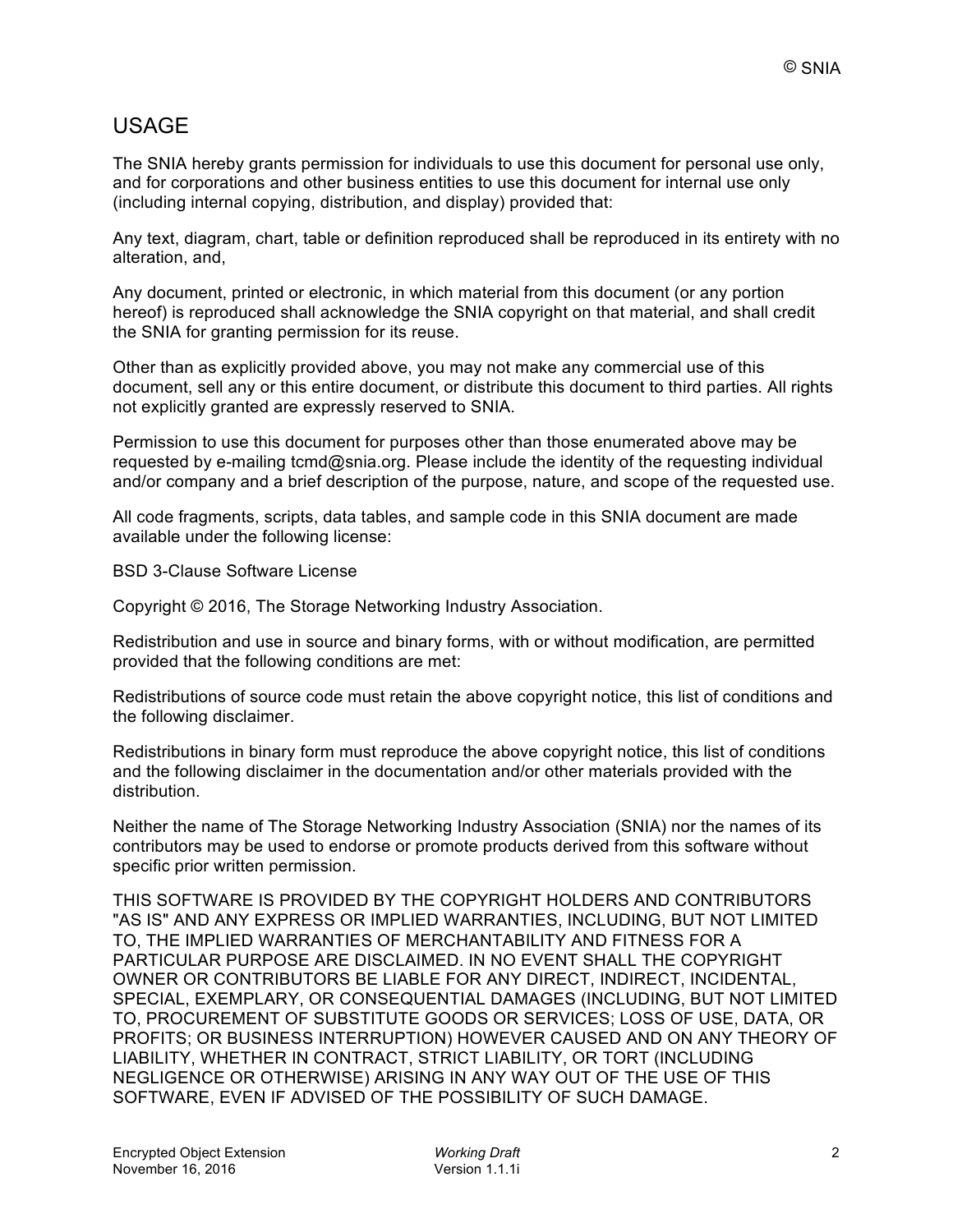### **DISCLAIMER**

The information contained in this publication is subject to change without notice. The SNIA makes no warranty of any kind with regard to this specification, including, but not limited to, the implied warranties of merchantability and fitness for a particular purpose. The SNIA shall not be liable for errors contained herein or for incidental or consequential damages in connection with the furnishing, performance, or use of this specification.

Suggestions for revisions should be directed to http://www.snia.org/feedback/.

Copyright © 2016 SNIA. All rights reserved. All other trademarks or registered trademarks are the property of their respective owners.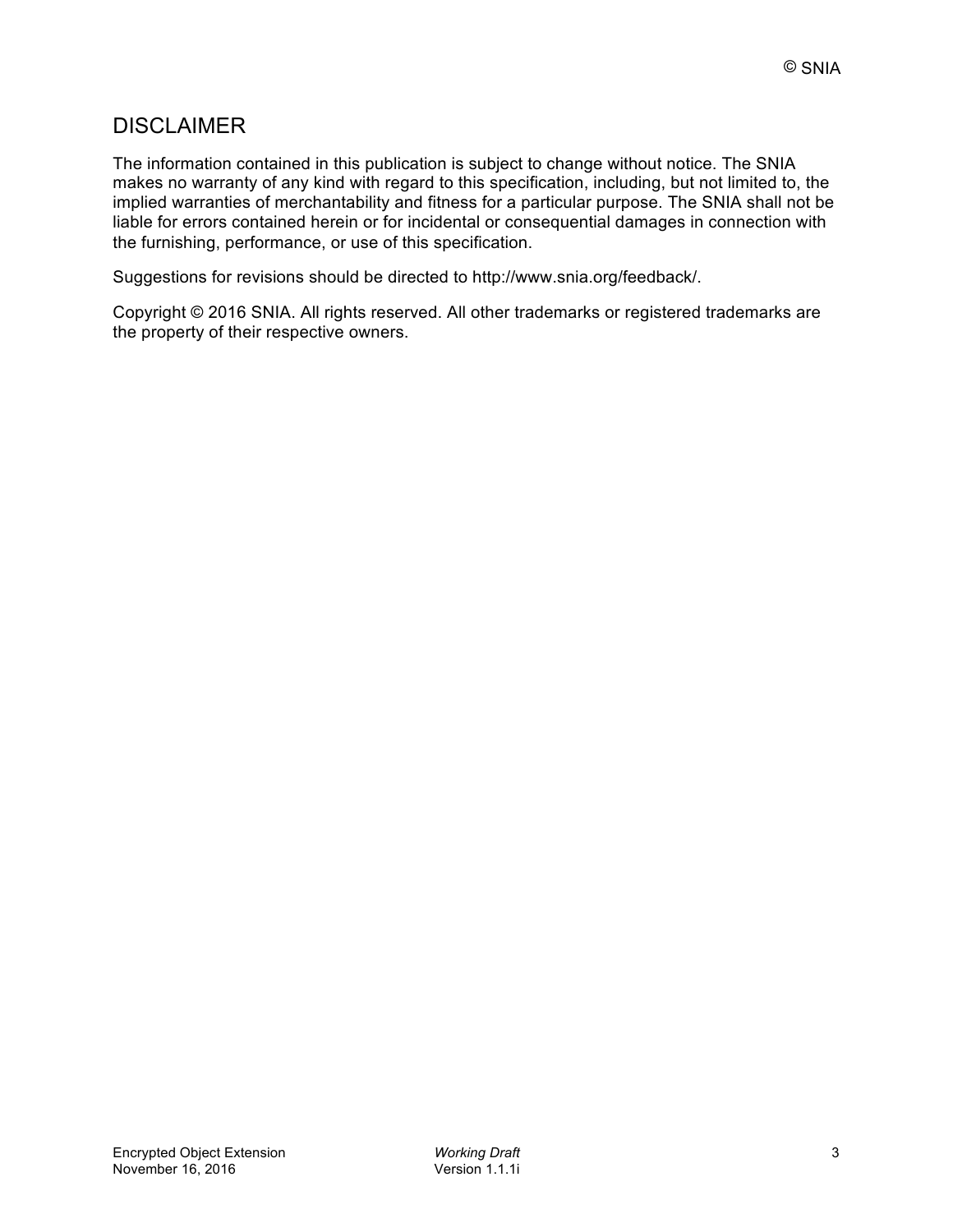| <b>Date</b> | <b>Version</b>   | By             | <b>Comments</b>                                                                                                                                       |
|-------------|------------------|----------------|-------------------------------------------------------------------------------------------------------------------------------------------------------|
| 2015-06-22  | 1.1a             | CDMI TWG       | Initial draft for TWG review                                                                                                                          |
| 2015-06-23  | 1.1 <sub>b</sub> | <b>CDMITWG</b> | Updates from TWG review                                                                                                                               |
| 2015-11-19  | 1.1c             | <b>CDMITWG</b> | Updates to support JOSE representations                                                                                                               |
| 2015-12-16  | 1.1 <sub>d</sub> | <b>CDMITWG</b> | Updates to address review comments                                                                                                                    |
| 2016.01.19  | 1.1e             | <b>CDMITWG</b> | Updates to address review comments                                                                                                                    |
| 2016-03-14  | 1.1f             | <b>CDMITWG</b> | Updates to incorporate review comments                                                                                                                |
| 2016-08-25  | 1.1 <sub>g</sub> | <b>CDMITWG</b> | Updates to incorporate implementation feedback                                                                                                        |
| 2016-10-03  | 1.1.1h           | CDMI TWG       | Updates to incorporate SDC Plugfest findings and<br>to update for the CDMI 1.1.1 ISO version in<br>preparation for merging.                           |
| 2016-11-16  | 1.1.1i           | <b>CDMITWG</b> | Updates to separate out value signing KMS IDs<br>from object signing KMS IDs, and added process<br>for signing and verifying whole-object signatures. |

### Revision History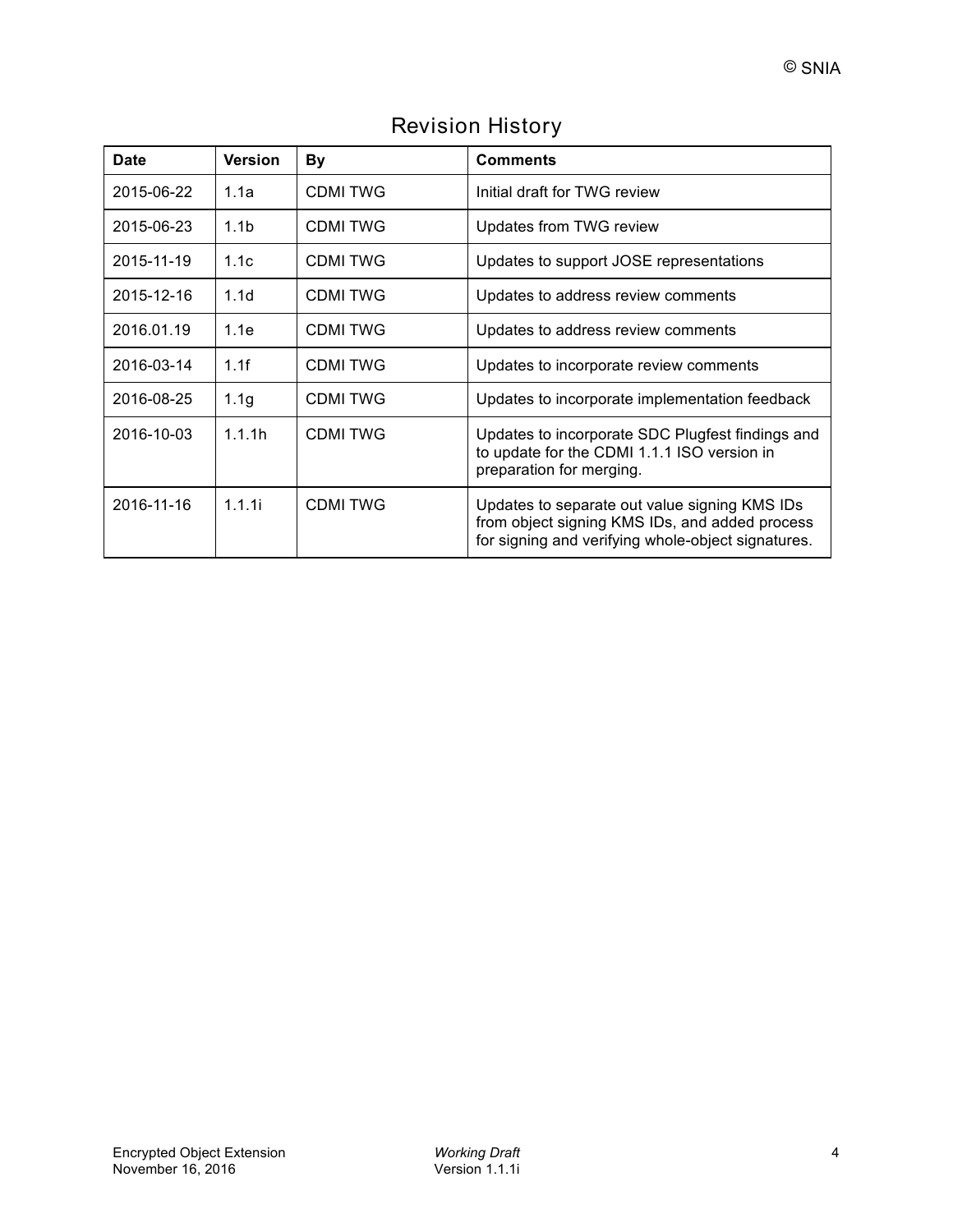## **Encrypted Object Extension**

#### **Overview**

Cloud storage systems are often used to store encrypted objects. While no additional support is required for a CDMI system to handle encrypted objects where all encryption and decryption functionality is performed by the clients, there is significant value in being able to permit the cloud to encrypt and decrypt objects. Encryption and decryption enables cloud-based processing of object plaintext, plaintext delivery to clients, and the ability to encrypt cloud-side.

This extension defines a series of operations that can be performed against CDMI objects, where the value of the object is a valid Cryptographic Message Syntax (CMS) data structure, or where the value of the object is a valid JSON Web Encryption (JWE) data structure.

These operations include:

- Create a new encrypted object
- Delete an existing encrypted object
- Encrypt an existing non-encrypted object
- Decrypt an existing encrypted object
- Re-encrypt an existing encrypted object with a different key/algorithm
- Access the ciphertext of an encrypted object
- Access the plaintext of an encrypted object
- Update the plaintext of an existing encrypted object

This extension also defines metadata specifying how an encrypted object is encrypted and signed and how keys are obtained from a remote key management system using a standard such as KMIP.

It is important to note that this extension only protects the 'value' of CDMI object; it does not hide the existence of an object, nor does it protect the contents or presence of the object name, ID, or any other object fields and metadata.

Encrypted objects can be created client-side and server-side, and are stored in CMS or JWE format. The subset of the CMS and JWE standard used is specified later in this extension.

#### **Modifications to the CDMI 1.1.1 spec:**

**1)** In Clause 2, add reference to CMS and JWE:

RFC 5652, Cryptographic Message Syntax (CMS) - https://www.ietf.org/rfc/rfc5652.txt

RFC 7515, JSON Web Signatures (JWS) - https://www.ietf.org/rfc/rfc7515.txt

RFC 7516, JSON Web Encryption (JWE) - https://www.ietf.org/rfc/rfc7516.txt

RFC 7518, JSON Web Algorithms (JWA) - https://www.ietf.org/rfc/rfc7518.txt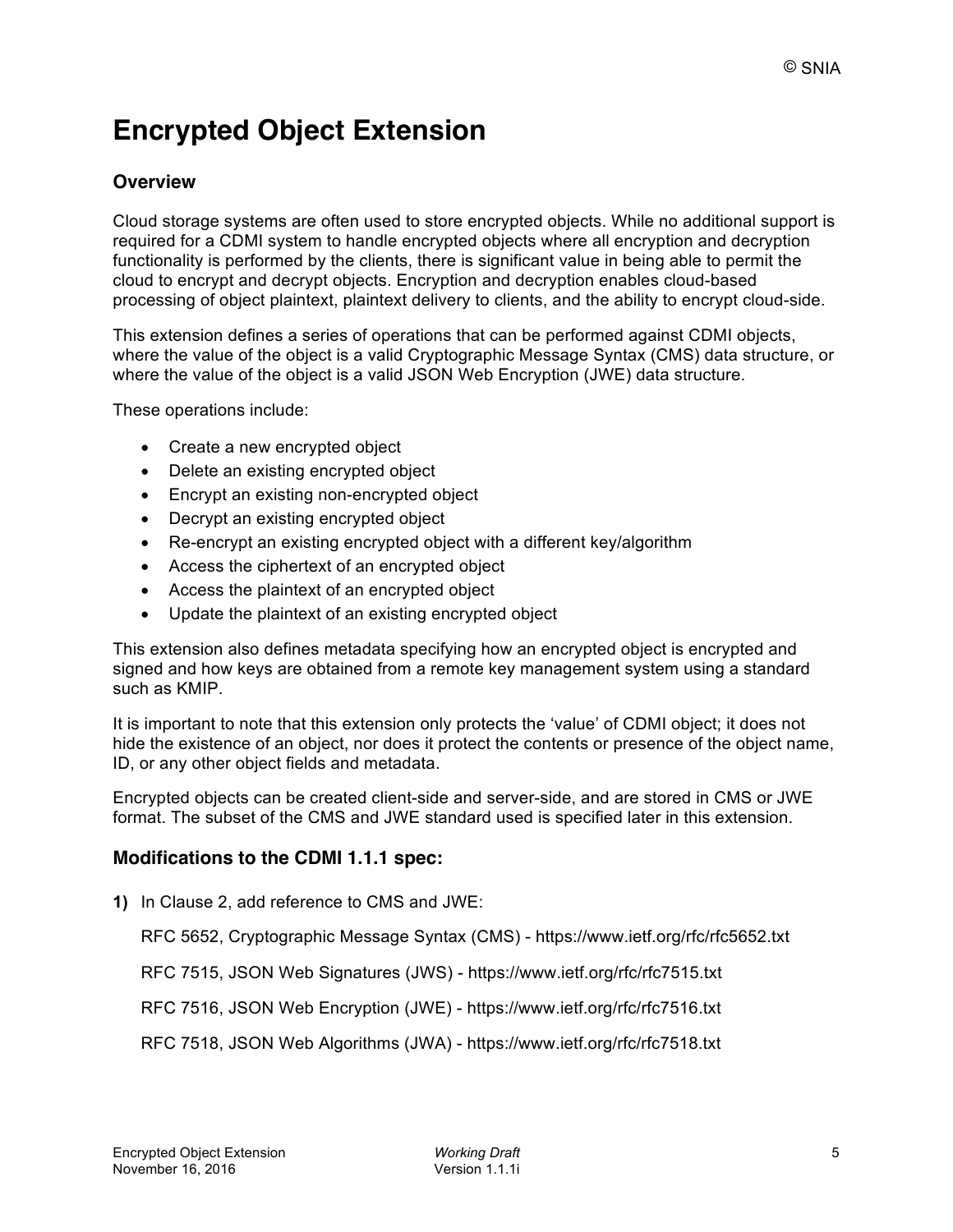**2)** In Clause 3, add the following terms:

JOSE JavaScript Object Signing and Encryption

JWA JSON Web Algorithm

JWE JSON Web Encryption

JWS JSON Web Signing

**3)** In Clause 6.1, add to end:

Ciphertext representation of encrypted objects are created, accessed, and updated by explicitly specifying a MIME type "application/cms" or "application/jose+json". Otherwise, a plaintext representation is created, accessed, and updated. For more details on encrypted objects, see clause 23.

**4)** In Clause 6.2.8, add examples 2 and 3:

EXAMPLE 2 PUT to the container URI to create an encrypted object:

```
PUT /MyContainer/MyEncryptedObject.txt HTTP/1.1
Host: cloud.example.com
Content-Type: application/cms
Content-Length: 1425
```
<CMS Encrypted Object>

#### The following shows the response:

HTTP/1.1 201 Created

#### EXAMPLE 3 PUT to the container URI to create an encrypted object:

PUT /MyContainer/MyEncryptedObject2.txt HTTP/1.1 Host: cloud.example.com Content-Type: application/jose+json Content-Length: 1425

<JWE Encrypted Object JSON>

#### The following shows the response:

HTTP/1.1 201 Created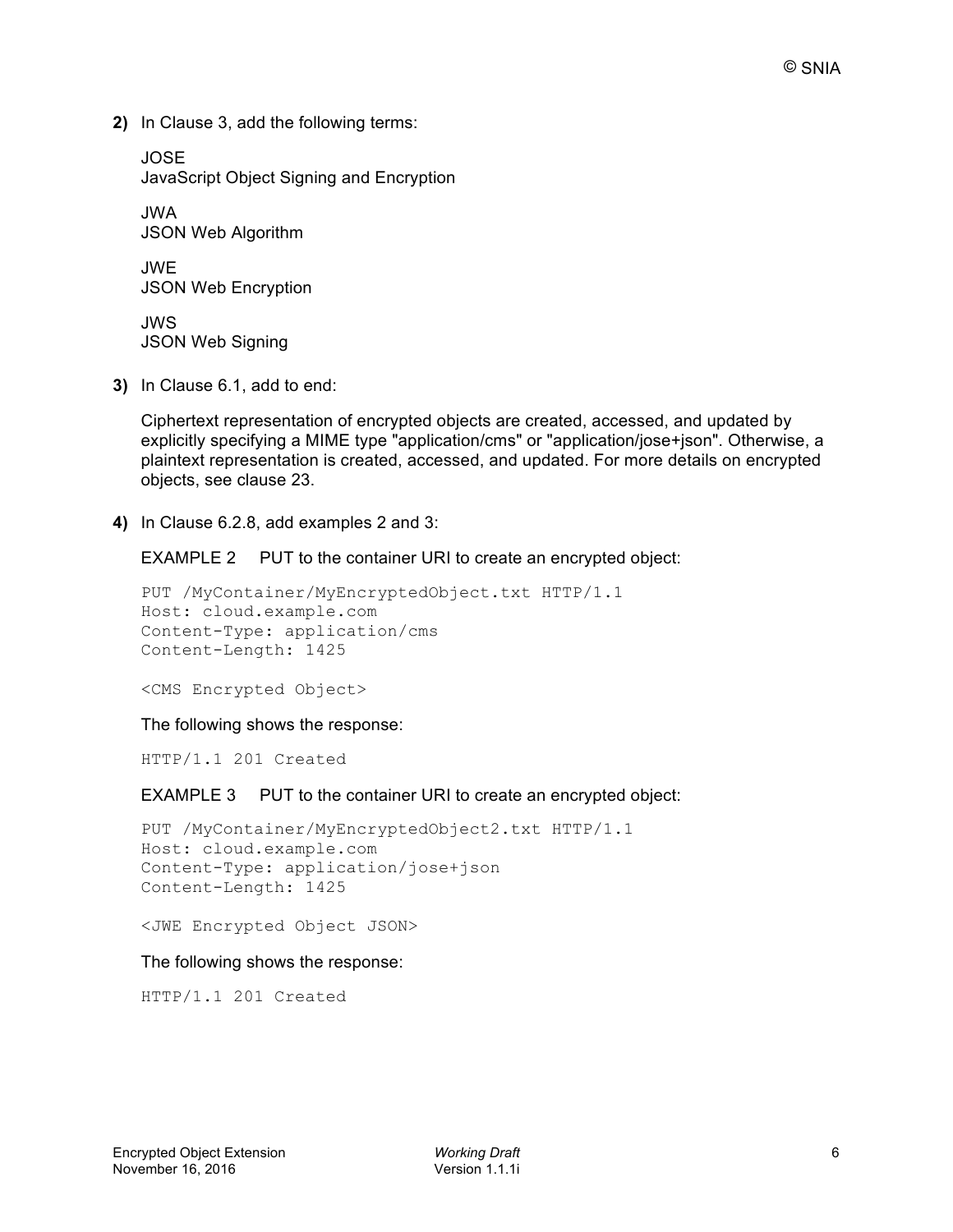**5)** In Clause 6.3.3, add to end of table 8:

| <b>Header</b> | <b>Type</b>      | <b>Description</b>                                                                                                                                                                                                                                                                  | Requirement |
|---------------|------------------|-------------------------------------------------------------------------------------------------------------------------------------------------------------------------------------------------------------------------------------------------------------------------------------|-------------|
| Accept        | Header<br>String | "*/*" or a value as per clause 5.13.2 "Content-type"<br>negotiation".                                                                                                                                                                                                               | Optional    |
|               |                  | If the object has a mimetype of "application/cms" or<br>"application/jose+json", and the mimetype<br>"application/cms" or "application/jose+json" is included in<br>the Accept mimetype, the CDMI server shall return the<br>CMS or JOSE value in the response message body.        |             |
|               |                  | Otherwise, the decrypted plaintext shall be returned in the<br>response message body, along with the encapsulated<br>mimetype in the Content-Type response header. If<br>decryption is not possible, an error result code shall be<br>returned. (See Clause 23 - Encrypted Objects) |             |
|               |                  | If the Accept mimetype list includes "*/*" before<br>"application/cms" and/or "application/jose+json", the server<br>will first try to return the decrypted plaintext, and shall<br>return the CMS or JOSE value when decryption fails.                                             |             |
|               |                  | If the Accept mimetype list excludes "*/*", decrypted<br>plaintext shall only be returned if the encapsulated<br>mimetype is included in the Accept mimetype list.                                                                                                                  |             |

**6)** In Clause 6.3.8, add examples 3 through 5:

EXAMPLE 3 GET to the data object URI to always return the ciphertext of an encrypted object:

```
GET /MyContainer/MyEncryptedObject.txt HTTP/1.1
Host: cloud.example.com
Accept: application/cms, application/jose+json
```
The following shows the response:

HTTP/1.1 200 OK Content-Type: application/cms Content-Length: 1425

<CMS Encrypted Object>

#### EXAMPLE 4 GET to the data object URI to read the plaintext of an encrypted object, if possible; otherwise, get the ciphertext:

```
GET /MyContainer/MyEncryptedObject.txt HTTP/1.1
Host: cloud.example.com
Accept: */*, application/cms, application/jose+json
<Header credentials used to authenticate and access the decryption 
key>
```
The following shows the response: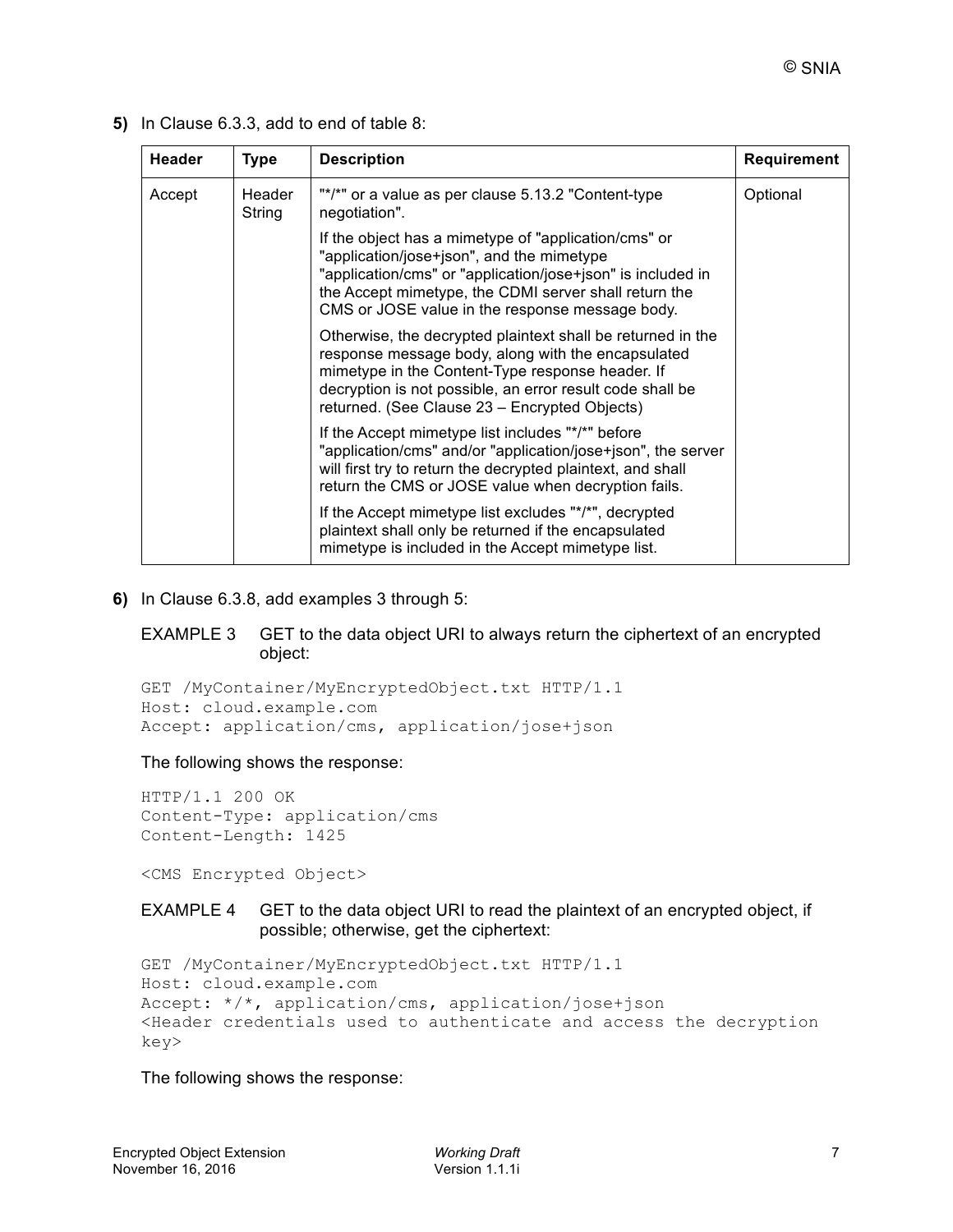HTTP/1.1 200 OK Content-Type: text/plain Content-Length: 252

<Decrypted contents of Encrypted Value>

EXAMPLE 5 GET to the data object URI to read the plaintext of an encrypted object:

```
GET /MyContainer/MyEncryptedObject.txt HTTP/1.1
Host: cloud.example.com
<Header credentials used to authenticate and access the decryption 
key>
```
The following shows the response:

HTTP/1.1 200 OK Content-Type: text/plain Content-Length: 252

<Decrypted contents of Encrypted Value>

**7)** In Clause 8.1, add to end:

CDMI data object operations only permit management operations and access to the ciphertext of encrypted objects. For more details on encrypted objects, see clause 23.

**8)** In Clause 8.2.9, add examples 5 and 6:

EXAMPLE 5 PUT to the container URI to create an encrypted object:

```
PUT /MyContainer/MyEncryptedObject.txt HTTP/1.1
Host: cloud.example.com
Content-Type: application/cdmi-object
X-CDMI-Specification-Version: 1.1
{
    "mimetype" : "application/cms",
    "metadata" : {
     "cdmi enc key id" : "testkey"
    },
    "valuetransferencoding" : "base64"
    "value" : "<CMS Encrypted Object in Base64>"
}
```
The following shows the response:

HTTP/1.1 201 Created

EXAMPLE 6 PUT to the container URI to create an encrypted object:

```
PUT /MyContainer/MyEncryptedObject2.txt HTTP/1.1
Host: cloud.example.com
Content-Type: application/cdmi-object
```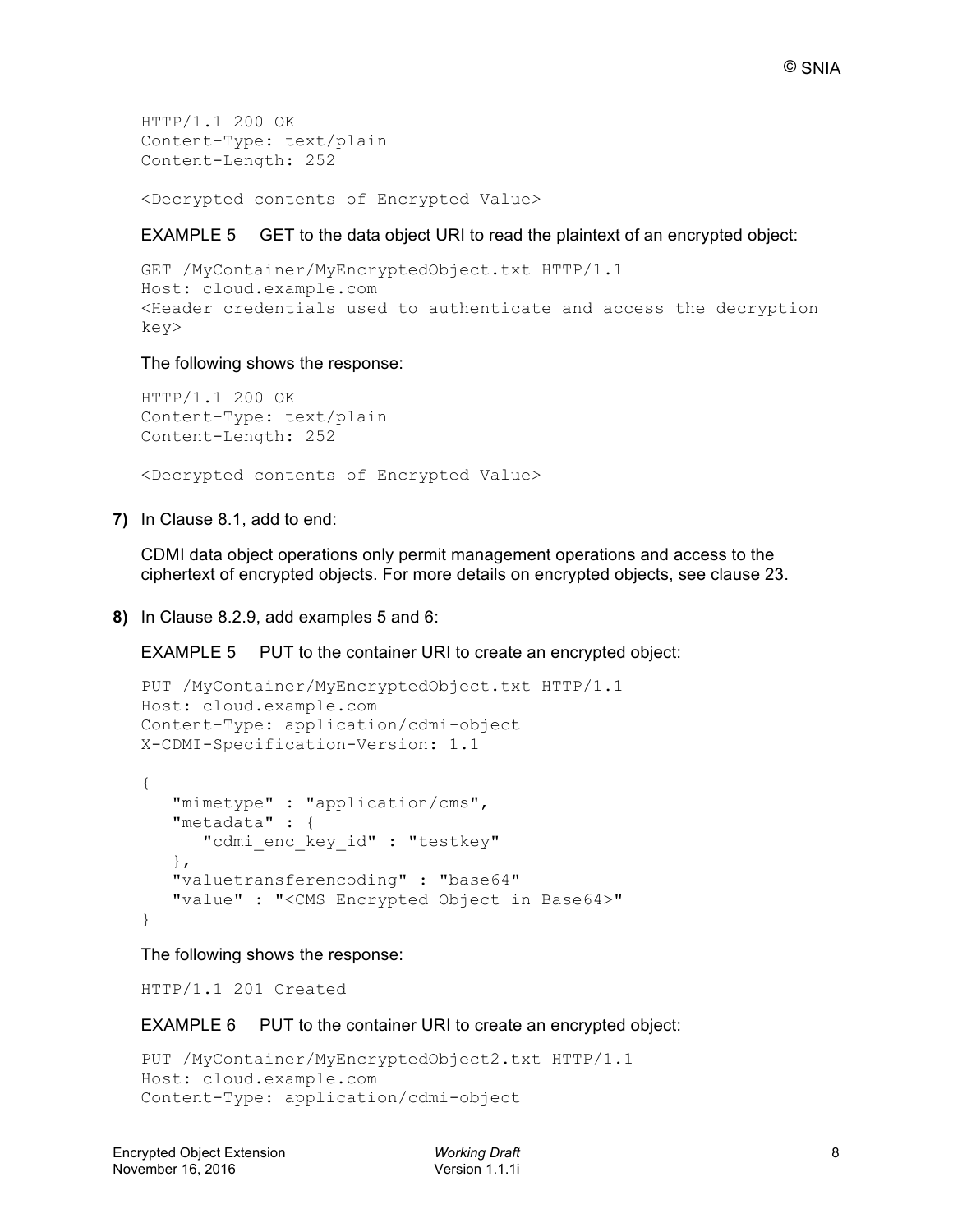```
X-CDMI-Specification-Version: 1.1
{
    "mimetype" : "application/jose+json",
    "metadata" : {
       "cdmi_enc_key_id" : "77c7e2b8-6e13-45cf-8672-617b5b45243a"
    },
    "valuetransferencoding" : "json",
    "value" : {
        "protected": "eyJhbGciOiJkaXIiLCJraWQiOiI3N2M3ZTJi
                       OC02ZTEzLTQ1Y2YtODY3Mi02MTdiNWI0NTI0
                       M2EiLCJlbmMiOiJBMTI4R0NNIn0",
        "iv": "refa467QzzKx6QAB",
       "ciphertext": "JW i f52hww ELQPGaYyeAB6HYGcR55919T
                        YnSovc23XJoBcW29rHP8yZOZG7YhLpT1bjF
                        uvZPjQS-m0IFtVcXkZXdH_lr_FrdYt9HRUY
                        kshtrMmIUAyGmUnd9zMDB2n0cRDIHAzFVeJ
                        UDxkUwVAE7_YGRPdcqMyiBoCO-FBdE-Nceb
                        4h3-FtBP-c_BIwCPTjb9o0SbdcdREEMJMyZ
                        BH8ySWMVi1gPD9yxi-aQpGbSv_F9N4IZAxs
                        cj5g-NJsUPbjk29-s7LJAGb15wEBtXphVCg
                        yy53CoIKLHHeJHXex45Uz9aKZSRSInZI-wj
                        sY0yu3cT4_aQ3i1o-tiE-F8Ios61EKgyIQ4
                        CWao8PFMj8TTnp",
        "tag": "vbb32Xvllea2OtmHAdccRQ",
        "cty": "text/plain"
     }
}
```
The following shows the response:

HTTP/1.1 201 Created

**9)** In Clause 8.4.4, add to the end of the "mimetype" row in table 30:

| <b>Header</b>                     | <b>Type</b> | <b>Description</b>                                                                                                                                                                                                                                                                                                                                                                                                                                                                   | <b>Requirement</b> |
|-----------------------------------|-------------|--------------------------------------------------------------------------------------------------------------------------------------------------------------------------------------------------------------------------------------------------------------------------------------------------------------------------------------------------------------------------------------------------------------------------------------------------------------------------------------|--------------------|
| <b>JSON</b><br>Mimetype<br>String |             | <existing content=""><br/>If this field is set to "application/cms" or<br/>"application/jose+json", the CDMI server shall encrypt or re-<br/>encrypt the value of the object in place, using the key<br/>specified by the "cdmi_enc_key_id" metadata item. If the<br/>"cdmi enc key id" metadata item is not present, the object<br/>ID shall be used as the key identifier. The mimetype of the<br/>plaintext shall be stored in the CMS or JWE JSON<br/>representation.</existing> | Optional           |
|                                   |             | If a "cdmi enc value sign id" metadata item is present, the<br>encrypted object shall also be signed.                                                                                                                                                                                                                                                                                                                                                                                |                    |
|                                   |             | If this field is changed from "application/cms" or<br>"application/jose+json" to any other mimetype, the CDMI<br>server shall decrypt the value of the object in place,<br>replacing the specified mimetype with the mimetype of the                                                                                                                                                                                                                                                 |                    |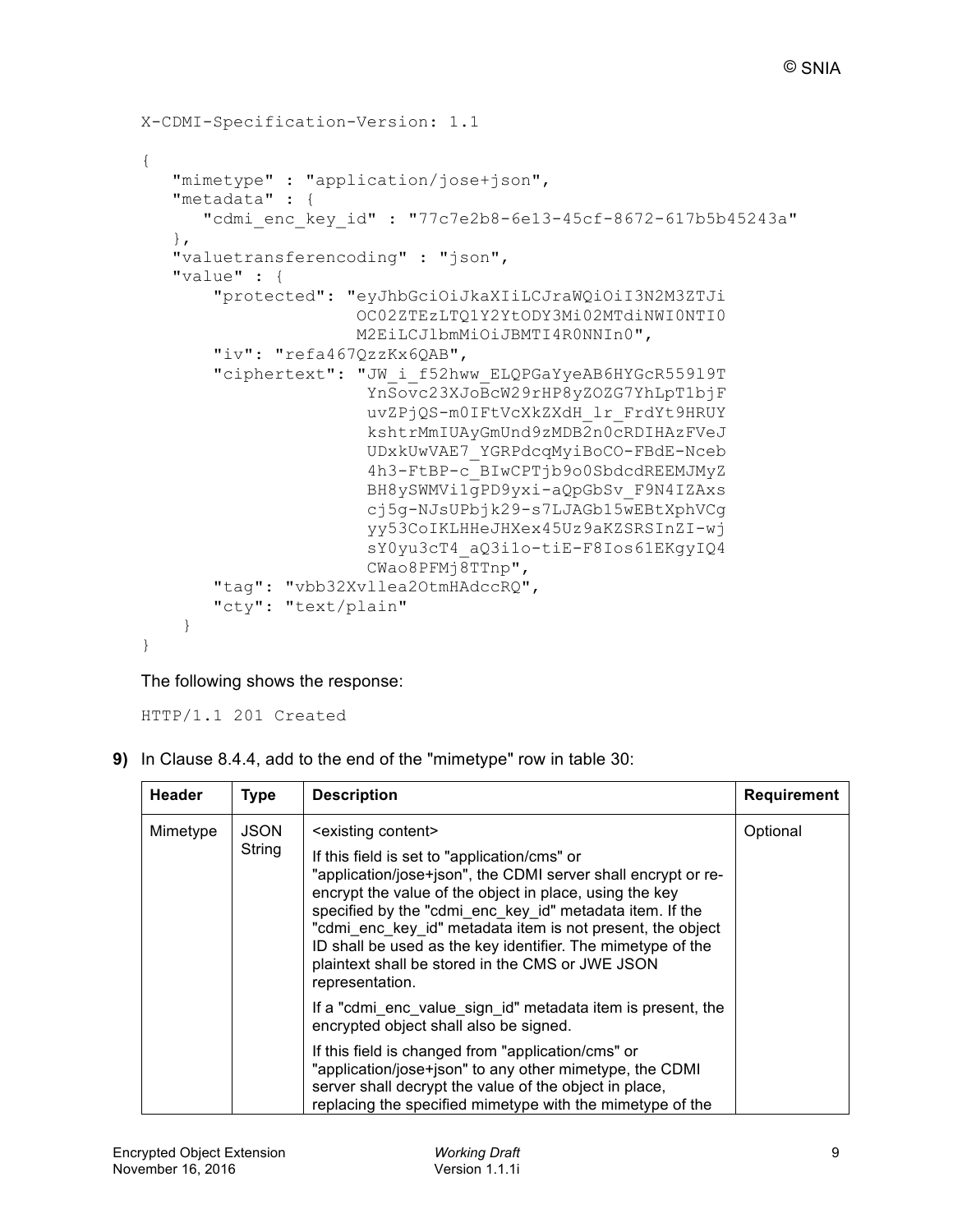| <b>Header</b> | Tvpe | <b>Description</b>                                           | Requirement |
|---------------|------|--------------------------------------------------------------|-------------|
|               |      | encrypted object, if stored as part of the encrypted object. |             |
|               |      | For more details on encrypted objects, see clause 23.        |             |

**10)** In Clause 8.4.8, add examples 11 and 12:

EXAMPLE 11 PUT to the data object URI to encrypt an existing object:

```
PUT /MyContainer/MyDataObject.txt HTTP/1.1
Host: cloud.example.com
Content-Type: application/cdmi-object
X-CDMI-Specification-Version: 1.1
{
    "mimetype" : "application/cms",
    "metadata" : {
      "cdmi enc key id" : "testkey"
    }
}
```
The following shows the response:

HTTP/1.1 204 No Content

EXAMPLE 12 PUT to the data object URI to decrypt an existing encrypted object:

```
PUT /MyContainer/MyEncryptedObject.txt HTTP/1.1
Host: cloud.example.com
Content-Type: application/cdmi-object
X-CDMI-Specification-Version: 1.1
{
    "mimetype" : "text/plain"
```
}

The following shows the response:

HTTP/1.1 204 No Content

**11)** In Clause 12.1.1, Add new rows at end of table "Table 100 - System-Wide Capabilities"

| <b>Capability Name</b> | Type                  | <b>Description</b>                                                                                                                                      |
|------------------------|-----------------------|---------------------------------------------------------------------------------------------------------------------------------------------------------|
| cdmi enc cms           | <b>JSON</b><br>String | If present and "true", this capability indicates that the cloud<br>storage system supports operations against the contents of CMS<br>encrypted objects. |
| cdmi enc jwe           | <b>JSON</b><br>String | If present and "true", this capability indicates that the cloud<br>storage system supports operations against the contents of JWE<br>encrypted objects. |
| cdmi enc inplace       | <b>JSON</b>           | If present and "true", this capability indicates that the cloud                                                                                         |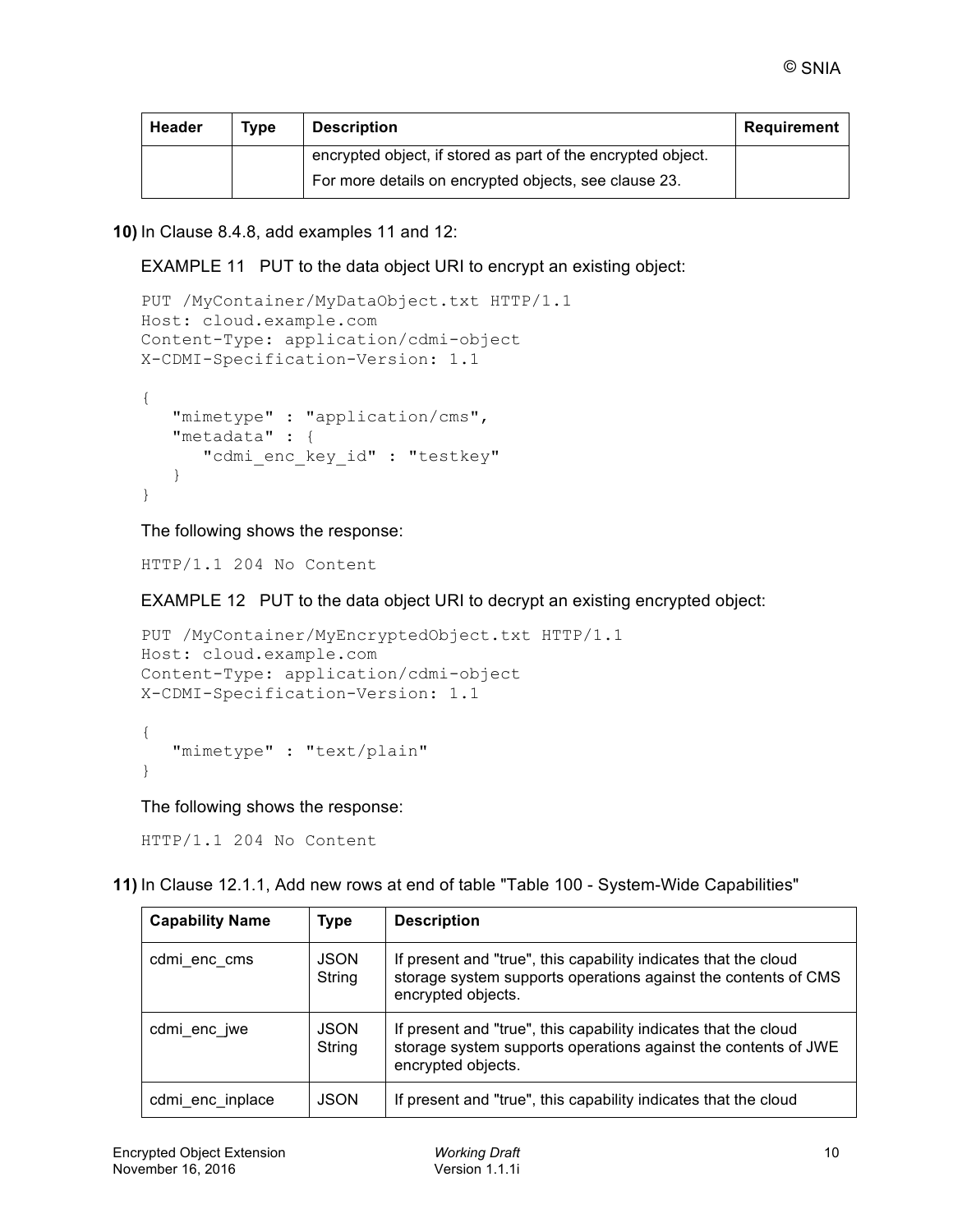| <b>Capability Name</b> | <b>Type</b>                                              | <b>Description</b>                                                                                                                                                                          |
|------------------------|----------------------------------------------------------|---------------------------------------------------------------------------------------------------------------------------------------------------------------------------------------------|
|                        | String                                                   | storage system supports operations to encrypt and decrypt<br>objects in place, including updates.                                                                                           |
| cdmi_enc_access        | <b>JSON</b><br>String                                    | If present and "true", this capability indicates that the cloud<br>storage system supports operations to decrypt objects on access.                                                         |
| cdmi_cms_encryption    | <b>JSON</b><br>Array of<br><b>JSON</b><br><b>Strings</b> | If present, this capability lists which CMS<br>ContentEncryptionAlgorithmIdentifier encryption algorithms are<br>supported for operations against the contents of CMS encrypted<br>objects. |
| cdmi cms digest        | <b>JSON</b><br>Array of<br><b>JSON</b><br>Strings        | If present, this capability lists which CMS<br>MessageAuthenticationCodeAlgorithm digest algorithms are<br>supported for operations against the contents of CMS encrypted<br>objects.       |
| cdmi cms signature     | <b>JSON</b><br>Array of<br><b>JSON</b><br>Strings        | If present, this capability lists which CMS<br>SignatureAlgorithmIdentifier signature algorithms are supported<br>for operations against the contents of CMS encrypted objects.             |
| cdmi_jwe_enc           | <b>JSON</b><br>Array of<br><b>JSON</b><br><b>Strings</b> | If present, this capability lists which JOSE "enc" encryption<br>algorithms are supported for operations against the contents of<br>JWE encrypted objects, as defined in RFC 7518.          |
| cdmi_jwe_alg           | <b>JSON</b><br>Array of<br><b>JSON</b><br><b>Strings</b> | If present, this capability lists which JOSE "alg" encryption<br>algorithms are supported for operations against the contents of<br>JWE encrypted objects, as defined in RFC 7518.          |
| cdmi_jws_alg           | <b>JSON</b><br>Array of<br><b>JSON</b><br>Strings        | If present, this capability lists which JOSE "alg" encryption<br>algorithms are supported for operations against the contents of<br>JWS signatures, as defined in RFC 7518.                 |

#### **12)** In Clause 16.3, add new row at end of table "Table 118 – Storage System Metadata":

| <b>Metadata Name</b> | <b>Type</b>           | <b>Description</b>                                                                                                                       | Requirement |
|----------------------|-----------------------|------------------------------------------------------------------------------------------------------------------------------------------|-------------|
| cdmi enc signature   | <b>JSON</b><br>Obiect | Contains a JWS compact serialization of a<br>signature for the entire object (value and<br>metadata). See section 23.7 for more details. | Optional    |

#### **13)** In Clause 16.4, add new row at end of table "Table 119 – Data System Metadata":

| Metadata Name   | <b>Type</b>           | <b>Description</b>                                                                                                           | <b>Requirement</b> |
|-----------------|-----------------------|------------------------------------------------------------------------------------------------------------------------------|--------------------|
| cdmi enc key id | <b>JSON</b><br>String | Contains a unique key identifier (e.g., KMIP<br>Identifier) for the symmetric key used to encrypt<br>and decrypt the object. | Optional           |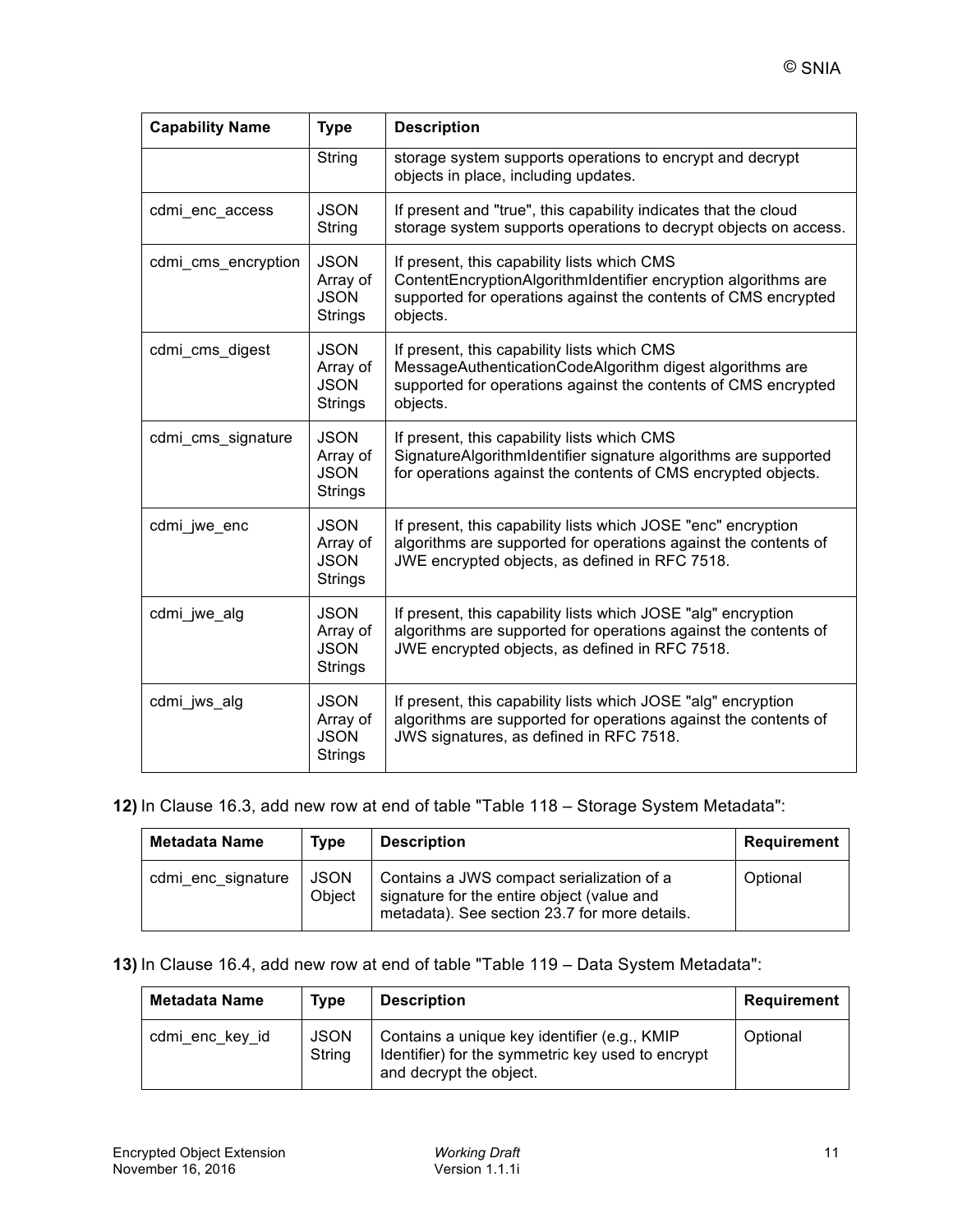| <b>Metadata Name</b>          | <b>Type</b>           | <b>Description</b>                                                                                                                                                    | <b>Requirement</b> |
|-------------------------------|-----------------------|-----------------------------------------------------------------------------------------------------------------------------------------------------------------------|--------------------|
| cdmi_enc_value_sig<br>n id    | <b>JSON</b><br>String | Contains a unique key identifier (e.g., KMIP<br>Identifier) for the private key used for signing the<br>value of the object.                                          | Optional           |
| cdmi_enc_value_ver<br>ify id  | <b>JSON</b><br>String | Contains a unique key identifier (e.g. KMIP<br>Identifier) for the public key or certificate chain<br>used for verifying the signature of the value of the<br>object. | Optional           |
| cdmi_enc_object_si<br>gn_id   | <b>JSON</b><br>String | Contains a unique key identifier (e.g., KMIP<br>Identifier) for the private key used for signing the<br>entire object.                                                | Optional           |
| cdmi_enc_object_ve<br>rify id | <b>JSON</b><br>String | Contains a unique key identifier (e.g. KMIP<br>Identifier) for the public key or certificate chain<br>used for verifying the signature of the entire<br>object.       | Optional           |

**14)** Add new clause 23, "Encrypted Objects"

#### **23.1 Overview**

A cloud storage system may optionally implement additional operations against encrypted objects. Support for these operations are indicated by the presence of the cloud storage system-wide capabilities for encrypted objects.

Encrypted object operations include the ability to encrypt, re-encrypt, and decrypt objects that are already stored in the cloud (in-place), to sign and verify the signature of encrypted objects, and to access and update the plaintext associated with encrypted objects.

The CDMI International Standard does not specify the method by which keys are managed. Key management services are provided by an external key management system (KMS), and the use of the KMIP standard is given as an example of how a CDMI server interacts with an external KMS.

CDMI objects can contain values that are encrypted. Operations against an encrypted CDMI object are only supported if the encrypted object value is a valid CMS or JWE JSON format. The CMS or JWE JSON object shall include an embedded mimetype of the encrypted object. For JWE, the "cty" header shall be used for this purpose.

#### **23.2 Encryption Operations**

The state transition diagram for encrypted objects is shown in Figure 14: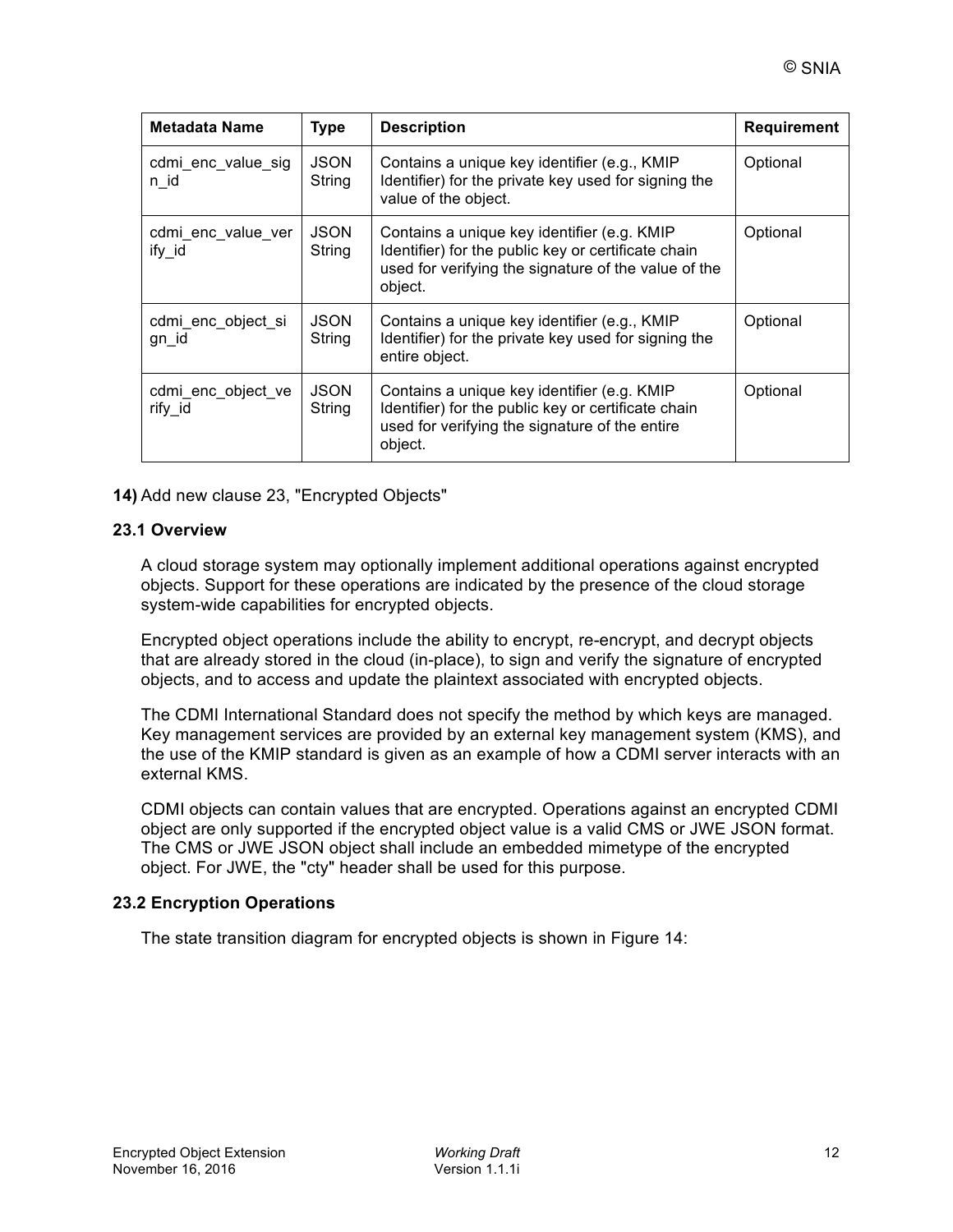

Figure 14 – Encrypted Object State Transitions

The following eight encryption operations are defined:

#### **23.2.1 Create a new encrypted object**

Client-encrypted objects shall be stored to a CDMI server using a standard HTTP or CDMI PUT operation, as described in clauses 6.2 and 8.2. The client shall indicate that an object is encrypted by specifying a mimetype of "application/cms" or "application/jose+json".

A client may register an encryption key, signing keys and/or verification keys with a Key Management System (KMS), and may indicate the Key IDs in cdmi\_enc\_key\_id, cdmi enc\_value\_sign\_id, cdmi\_enc\_object\_sign\_id, cdmi\_enc\_value\_verify\_id, and/or cdmi enc object verify id metadata items. This allows the CDMI server to access the keys from the KMS on behalf of a client, when needed.

Creating an encrypted objects on a CDMI server does not require any encryption-specific capabilities to be supported, and is backwards compatible with earlier versions of the CDMI standard. This permits encrypted objects to be stored and transferred by CDMI servers that do not support encryption-specific functionality.

#### **23.2.2 Delete an encrypted object**

Encrypted objects shall be deleted using a standard HTTP or CDMI DELETE operation, as described in clauses 6.5 and 8.5. Any client with sufficient permissions shall be permitted to delete an encrypted object, regardless of if they can access the decryption keys.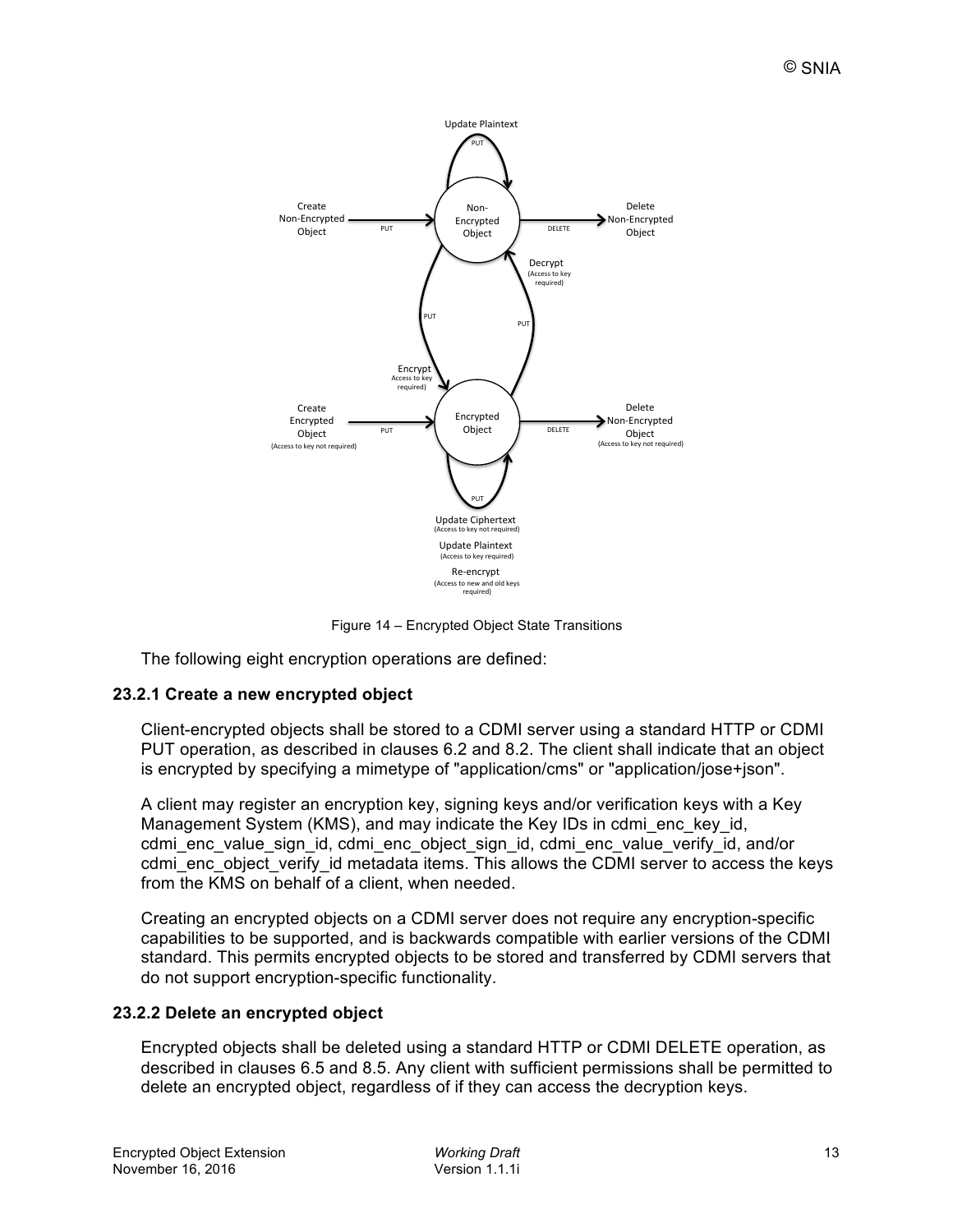#### **23.2.3 Encrypt an unencrypted object**

Existing unencrypted objects shall be encrypted in-place by performing a CDMI PUT operation, as described in clause 8.4, that changes the object mimetype to "application/cms" or "application/jose+json" and specifies a cdmi\_enc\_key\_id metadata item. The client may also specify a cdmi enc value sign id and/or cdmi enc value verify id metadata item to indicate that the object is to be signed, and to provide signature verification information.

The CDMI Server shall use the client's credentials (which are included in HTTP headers, and are out of scope of this International Standard) to retreive the encryption and signing keys, and encryption and signing algorithm information from the KMS, and shall use the keys to encrypt and sign the value of the object. The mimetype of the encrypted value is stored in the CMS wrapper, or in a "cty" field of the JWE JSON.

#### **23.2.4 Decrypt an encrypted object**

Existing encrypted objects shall be decrypted in-place by performing a CDMI PUT operation, as described in clause 8.4, that changes the object mimetype from "application/cms" or "application/jose+json" to the original mimetype as specified in the CMS wrapper, or in the "cty" field of the JWE JSON. Specifying any other fields or metadata shall return a 400 Bad Request result code.

The CDMI Server shall use the client's credentials (which are included in HTTP headers, and are out of scope of this International Standard) to retreive the encryption, signing and verification keys, and encryption, signing and verification algorithm information from the KMS, and shall use the keys to decrypt and verify the encrypted value and user metadata included in the object.

#### **23.2.5 Re-encrypt an encrypted object**

Existing encrypted objects shall be re-encrypted in-place by performing a CDMI PUT operation, as described in clause 8.4, that retains the object mimetype of "application/cms" or "application/jose+json", or changes the object mimetype from "application/cms" to "application/jose+json", or vice-versa. The client shall also specify a new cdmi\_enc\_key\_id, cdmi\_enc\_value\_sign\_id and/or cdmi\_enc\_value\_verify\_id metadata item to indicate the new key(s) to be used. Specifying any other fields or metadata shall return a 400 Bad Request result code.

The CDMI Server shall use the client's credentials (which are included in HTTP headers, and are out of scope of this International Standard) to retreive both the original encryption and signing keys using the original metadata values, and the new encryption and signing keys using the new metadata values from the KMS, and shall use these keys to decrypt, verify, encrypt and sign the value of the object, as needed.

If an encrypted object does not have an existing cdmi\_enc\_key\_id metadata item, does not have a "kid" header, and no keys are associated with the Object ID, the specified metadata shall be added to the object, and no re-encryption operation shall be performed.

#### **23.2.6 Access ciphertext of an encrypted object**

The ciphertext content of an encrypted object shall be read by performing an HTTP GET operation, as described in clause 6.3, with an Accept header value of "application/cms" or "application/jose+json", depending on the mimetype of the encrypted object.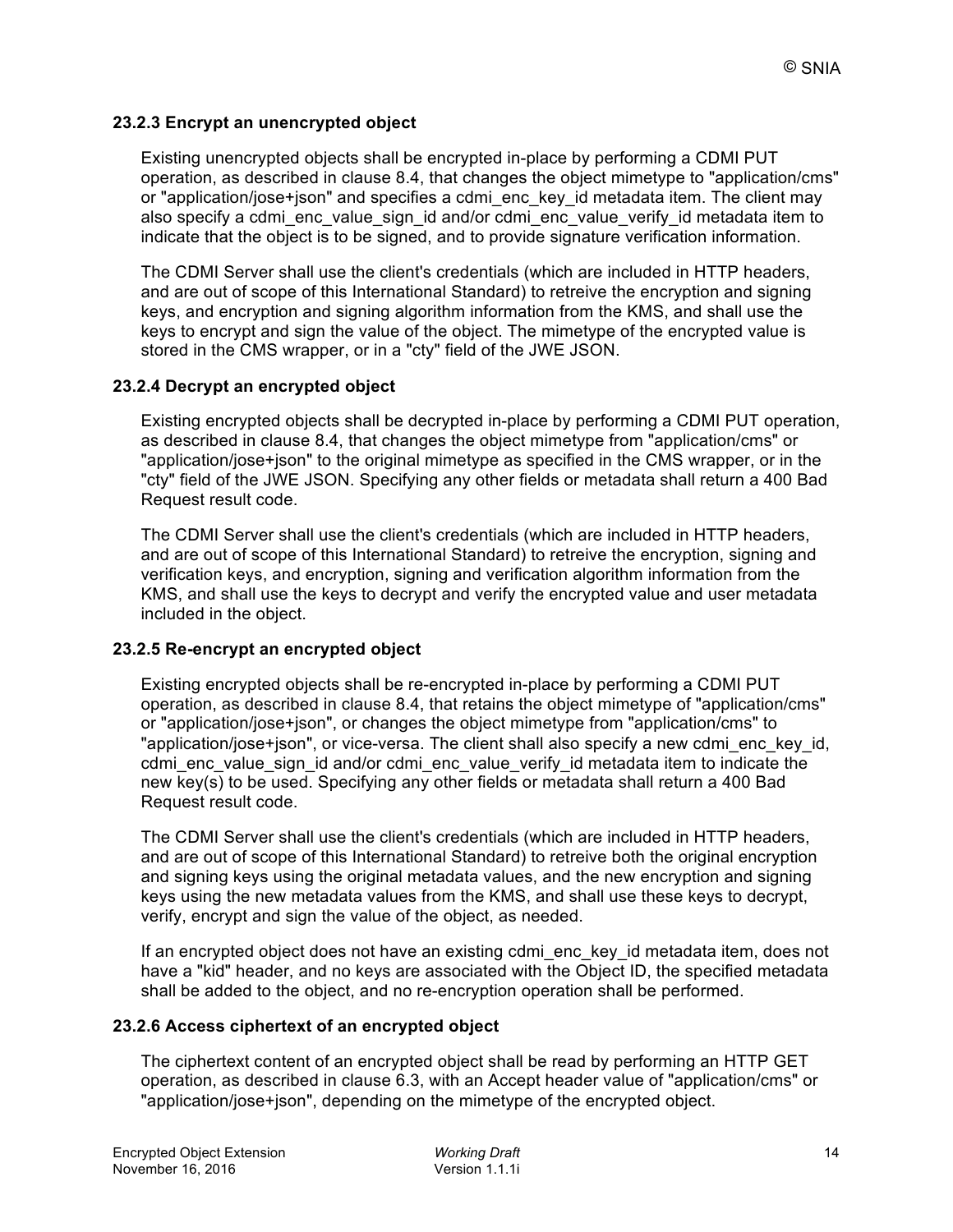The ciphertext content of an encrypted object shall also be read by performing a CDMI GET operation, as described in clause 8.3.

#### **23.2.7 Access plaintext of an encrypted object**

The plaintext value of an encrypted object shall be read by performing an HTTP GET operation, as described in clause 6.3, with an Accept header value other than "application/cms" or "application/jose+json", typically "\*/\*. Object plaintext cannot be transparently accessed using a CDMI GET.

The CDMI Server shall use the client's credentials (which are included in HTTP headers, and are out of scope of this International Standard) to retreive the encryption, signing and verification keys, and encryption, signing and verification algorithm information from the KMS, and shall use the keys to decrypt and verify the encrypted value included in the object.

When an encrypted object is decrypted for access, the plaintext shall not be retained or cached by the CDMI server.

#### **23.2.8 Update plaintext of an encrypted object**

The plaintext value of an encrypted object shall be modified by performing an HTTP PUT operation, as described in clause 6.4, with an Content-Type header value other than "application/cms" or "application/jose+json", typically "\*/\*"., depending on the mimetype of the encrypted object. Object plaintext cannot be transparently modified using a CDMI GET.

The CDMI Server shall use the client's credentials (which are included in HTTP headers, and are out of scope of this International Standard) to retreive the encryption, signing and verification keys, and encryption, signing and verification algorithm information from the KMS, and shall use the keys to decrypt and verify the encrypted value, update the value, and re-encrypt/re-sign the updated value.

When an encrypted object is decrypted for update, the plaintext shall not be retained or cached by the CDMI server.

#### **23.2.9 Other CDMI Operations**

Other operations specifed by this International Standard (such as copying, serializing, querying, etc) treat an encrypted value the same way as a non-encrypted value.

#### **23.3 Example Uses of Encrypted Objects**

Encrypted objects can be used with CDMI systems in the following ways:

- **Passthrough** A client may store an encrypted object in any format in a CDMI server, with the ciphertext being accessible to the server and to other authorized clients. No access to the plaintext is provided. Passthrough use is compatible with all CDMI systems and is useful when the clients manage all security-related operations and want to protect against potentially untrustworthy clouds.
- **Server-side encryption and signing** A client may instruct a CDMI server that supports encrypted object operations to take an existing CDMI object and encrypt or encrypt and sign it in place into CMS or JWE JSON representation, where the value of the object is persistently stored from that point on in an encrypted format. Server-side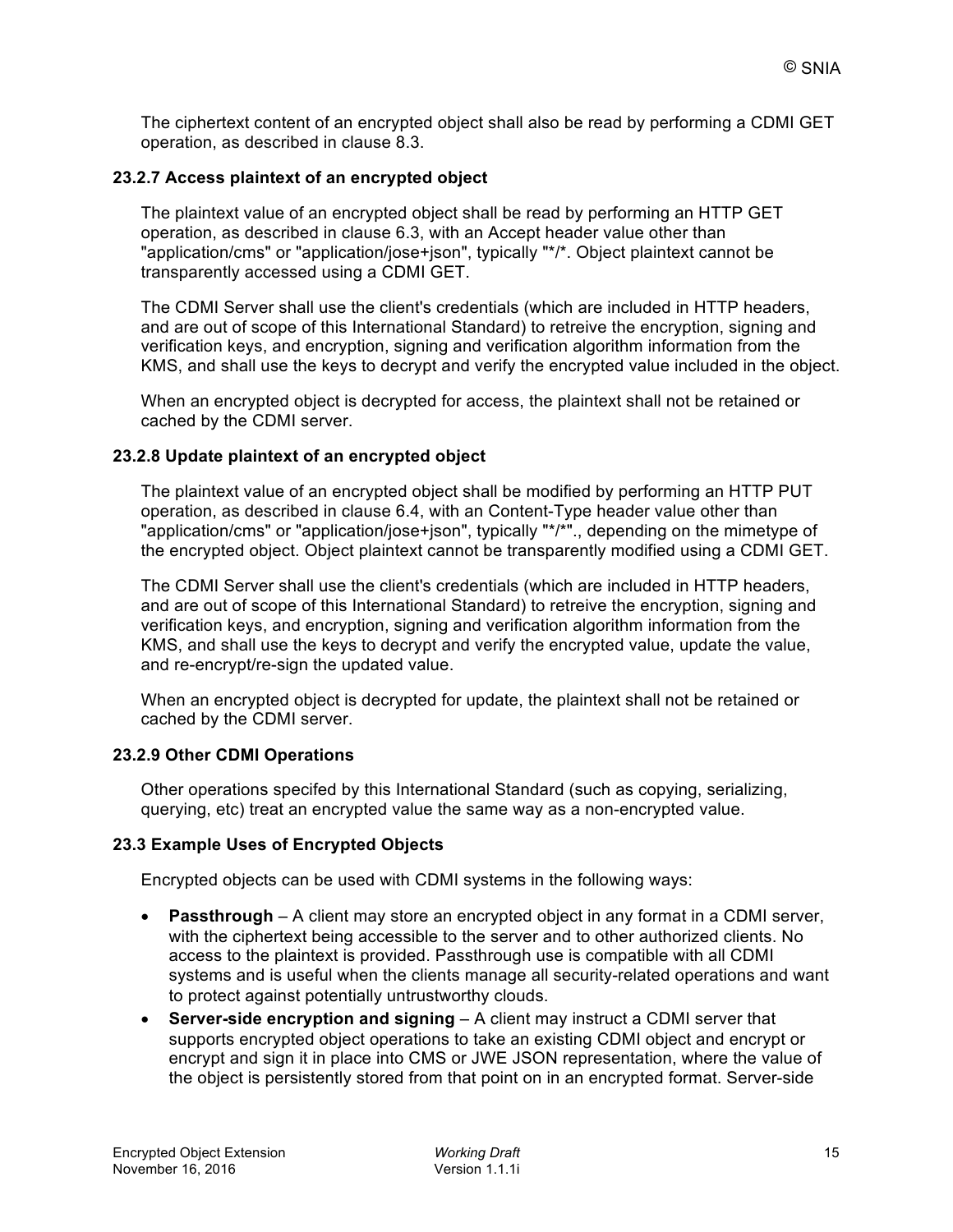encryption and signing is useful when clients trust the CDMI server and want to increase object security without having to re-upload the data.

- **Server-side decryption** A client may instruct a CDMI server that supports encrypted object operations to take an existing CDMI object and decrypt it in place from a CMS or JWE JSON representation, where the value of the object is persistently stored from that point on in a decrypted format. Server-side decryption is useful when a client trusts the CDMI server and wants to decrease object security without having to re-upload the data.
- **Client access decryption** A CDMI server may automatically attempt to decrypt an encrypted object when accessed via HTTP. Client access decryption is useful to provide transparent access to authorized HTTP clients without requiring modifications to the HTTP clients.
- **Cloud access decryption** A CDMI server may automatically decrypt encrypted objects when it has access to the decryption keys. Cloud access decryption is useful for cloud-resident data processing performed by the CDMI server, such as virus scanning, query, and analytics.
- **Signature verification** A CDMI server can automatically verify signatures that are attached to encrypted objects that include a signature. Signature verification is useful for detecting corruption or alteration before delivering data to a client.

#### **23.4 KMS Integration**

The encryption key is obtained from the KMS using a unique identifier that is stored in the cdmi enc key id metadata item associated with the encrypted object. If this metadata item is not present, the CDMI object ID shall be used to locate the key.

When a client requests that an operation be performed that requires accessing the key for the object, the CDMI server evaluates the credentials provided by the client to determine if the client is authorized to perform the requested operation. If the operation is permitted, the CDMI server retrieves the key from the KMS to complete the requested operation. To retrieve the key, the client may be required to provide additional information in the HTTP request that the CDMI server can then use to authenticate to the KMS.

The CDMI International Standard does not specify the mechanism by which the CDMI server communicates with the KMS. In this International Standard, the KMIP protocol is used as an example. CMS and JWE strings for algorithms, key lengths, etc., need to be mapped to the strings used by the KMS (see KMIP clause 9.1.3.2.7).

All keys are created and managed externally to the CDMI server, typically by the client or a system operating on behalf of the client. As a consequence, the CDMI server requires readonly access to the KMS. The CDMI server shall not cache keys.

#### **23.5 CMS Format**

Any valid CMS-formatted data can be stored to a CDMI server. However, encrypted object operations are only defined for the following subset of valid CMS-formatted data.

For encryption operations, the CDMI server shall support the following:

- EnvelopedData
- EncryptedContentInfo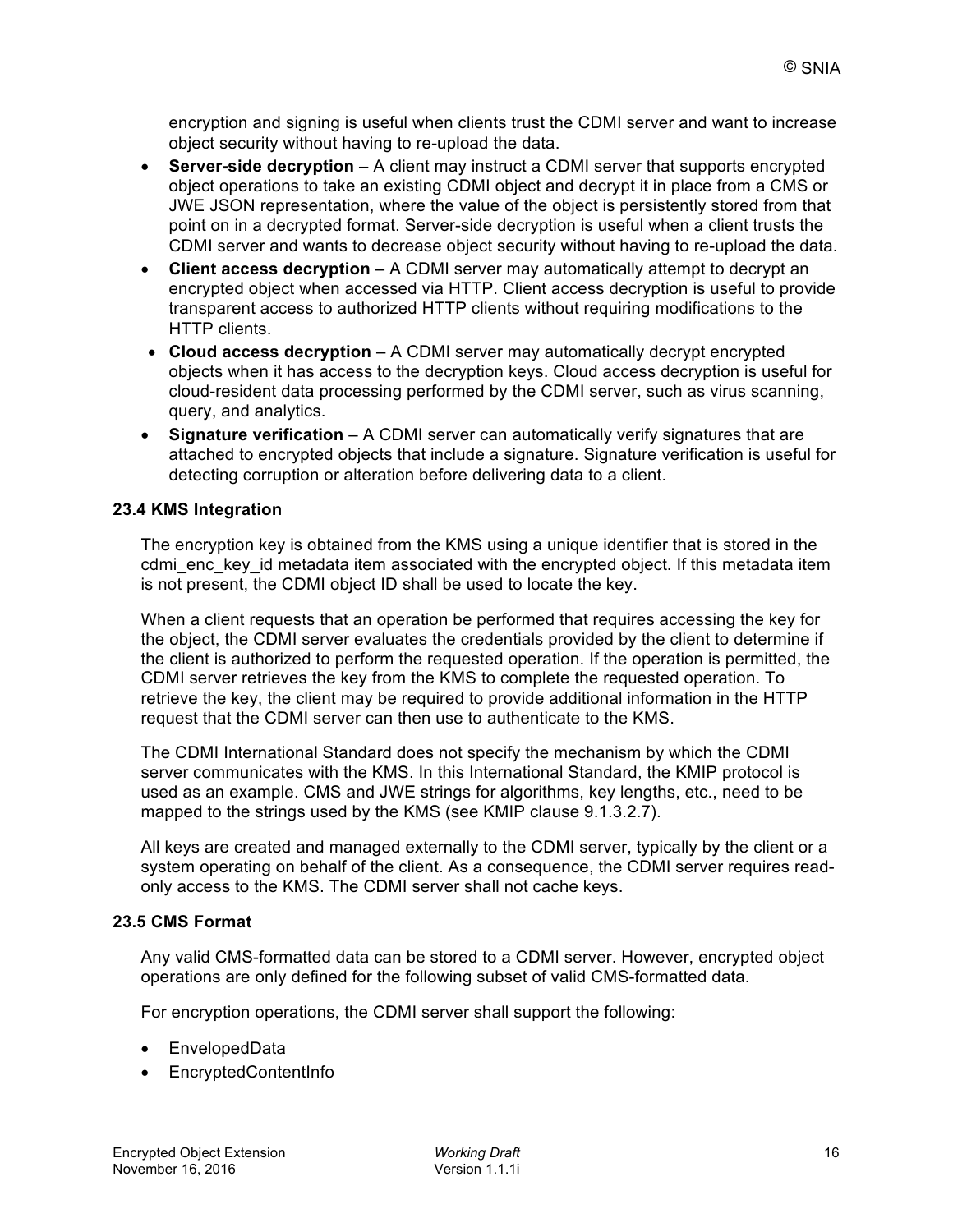• contentEncryptionAlgorithm value listed in the cdmi cms encryption capability of that CDMI server

For signature operations, the CDMI server shall support the following:

- AuthenticatedData
- SignedData
- digestAlgorithms value listed in the cdmi\_cms\_digest capability of that CDMI server
- SignerInfo
- signatureAlgorithm value listed in the cdmi cms signature capability of that CDMI server

The following CMS-formatted data may be ignored: recipientInfos

#### **23.6 JOSE Format**

Any valid JWE-formatted data can be stored to a CDMI server. However, encrypted object operations are only defined for the following subset of valid JWE-formatted data.

For encryption operations, the CDMI server shall support the following:

- JWE with Direct Encryption (Symmetric Key from KMS)
- JWE with Key Encryption (Public Key from KMS)

For signature operations, the CDMI server shall support the following:

- JWS RSA (Private Key from KMS)
- JWS ECDSA (Private Key from KMS)
- JWS HMAC-SHA2 (Symmetric Key from KMS)

The following CMS-formatted data may be ignored: Multiple recipients and multiple signatures

#### **23.7 Signature/Digest Verification**

If a signature is present as part of the CMS or JWE JSON value, the CDMI server shall verify that the signature of the value is valid before allowing plaintext access or modification.

If a whole-object signature is present, the CDMI server shall verify that the signature contained in the cdmi\_enc\_signature metadata item is valid before allowing any read operations for the object. Write operations are permitted for an object with an invalid or unverifiable whole-object signature.

When present, a whole-object signature shall be attached as a "cdmi enc signature" metadata item in JWS compact format, with the second field (the JWS payload field) replaced with an empty string as described in Appendix F of RFC 7515.

For signature creation and verification, payload field shall be computed using the following process:

- 1. Create a serialized representation of the CDMI object, as described in clause 15
- 2. Remove the following metadata items, if present: